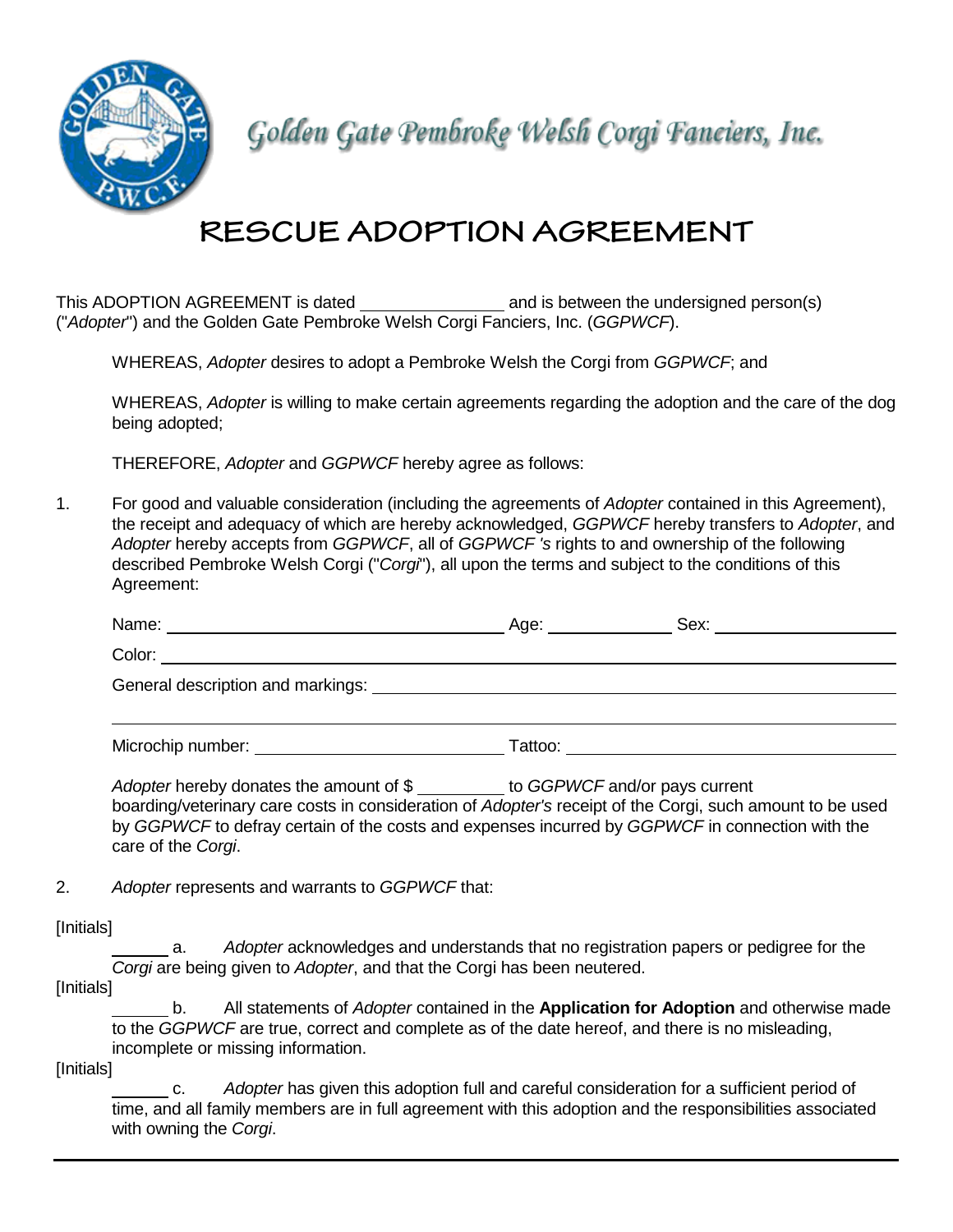#### 3. *GGPWCF* represents and warrants to *Adopter*:

*GGPWCF* has made full disclosure to *Adopter* of all facts that are known to *GGPWCF* regarding this *Corgi* (including the medical history of the *Corgi* that is known), all of which facts were disclosed in writing to *Adopter* and are attached to this Agreement. *Adopter* understands and agrees that *GGPWCF* makes no guarantee and no other representation or warranty regarding the *Corgi* or its condition, health, behavior or personality and that *Adopter* is adopting the *Corgi* "AS IS", with no express or implied warranties of any kind whatsoever from *GGPWCF*, including no warranty as to the *Corgi's* fitness for purpose for which transferred. *GGPWCF* hereby also gives to *Adopter* a recent veterinarian health certificate for the *Corgi*.

#### [Initials]

#### *GGPWCF* **MAKES NO WARRANTY WHATSOEVER, EXPRESS OR IMPLIED, ON MERCHANTABILITY OR FITNESS FOR A PARTICULAR PURPOSE.**

- 4. *Adopter* hereby agrees to the following conditions to adoption of the *Corgi*:
- [Initials]

- a. *Adopter* hereby assumes full responsibility and liability for the *Corgi* and its care, condition and actions, and releases *GGPWCF* from any responsibility or liability with respect thereto.
- [Initials]
	-
- b. *Adopter* shall keep the *Corgi* as a house pet, meaning that the *Corgi* shall spend the great majority of its time in the home with the family and shall eat and sleep in the home. *Adopter* shall provide adequate housing for the *Corgi* within the home. *Adopter* shall provide adequate and regular exercise for the *Corgi* by walking the *Corgi* inside a fenced yard or on a leash. *Adopter* shall keep the *Corgi* safe, secure and comfortable at all times. *Adopter* shall comply with all laws applicable to owning dogs (including laws regarding licensing, vaccinations, clean-up, etc.).
- [Initials]
- c. *Adopter* shall obtain adequate and appropriate veterinary care for the *Corgi*, including but not limited to having all necessary vaccinations (including annual rabies shot and yearly immunization shots) given to the *Corgi* according to American Veterinary Medical Association guidelines, plus having annual heartworm check and regular parasite checks performed, plus giving the *Corgi* heartworm medicine and other preventive or prescribed medication, plus bringing the *Corgi* to a veterinarian for treatment if the *Corgi* is ill or injured. *Adopter* shall also obtain appropriate grooming for the *Corgi*, including, if necessary, flea and tick treatments. If *Adopter* is unable or unwilling to obtain such veterinary care for the *Corgi*, *Adopter* shall immediately notify *GGPWCF*, which shall invoke the immediate right to reclaim the *Corgi* as more fully described in Section 4(g) below.

[Initials]

d. *Adopter* acknowledges and agrees that *GGPWCF* shall not be liable for, and shall not reimburse *Adopter* for, any medical costs or expenses relating to the Corgi or any costs or expenses relating to any damages to a person or property caused by or arising or resulting from the Corgi*'s* actions.

# [Initials]

- 
- [Initials]
- e. *Adopter* agrees that *GGPWCF* shall be entitled to make reasonable follow-up inquiries regarding the Corgi, and that *Adopter* shall answer fully any such inquiries.
- f. *Adopter* shall not, without the prior written consent of *GGPWCF*, transfer ownership and/or possession of the Corgi to any other person or organization (other than *GGPWCF*), and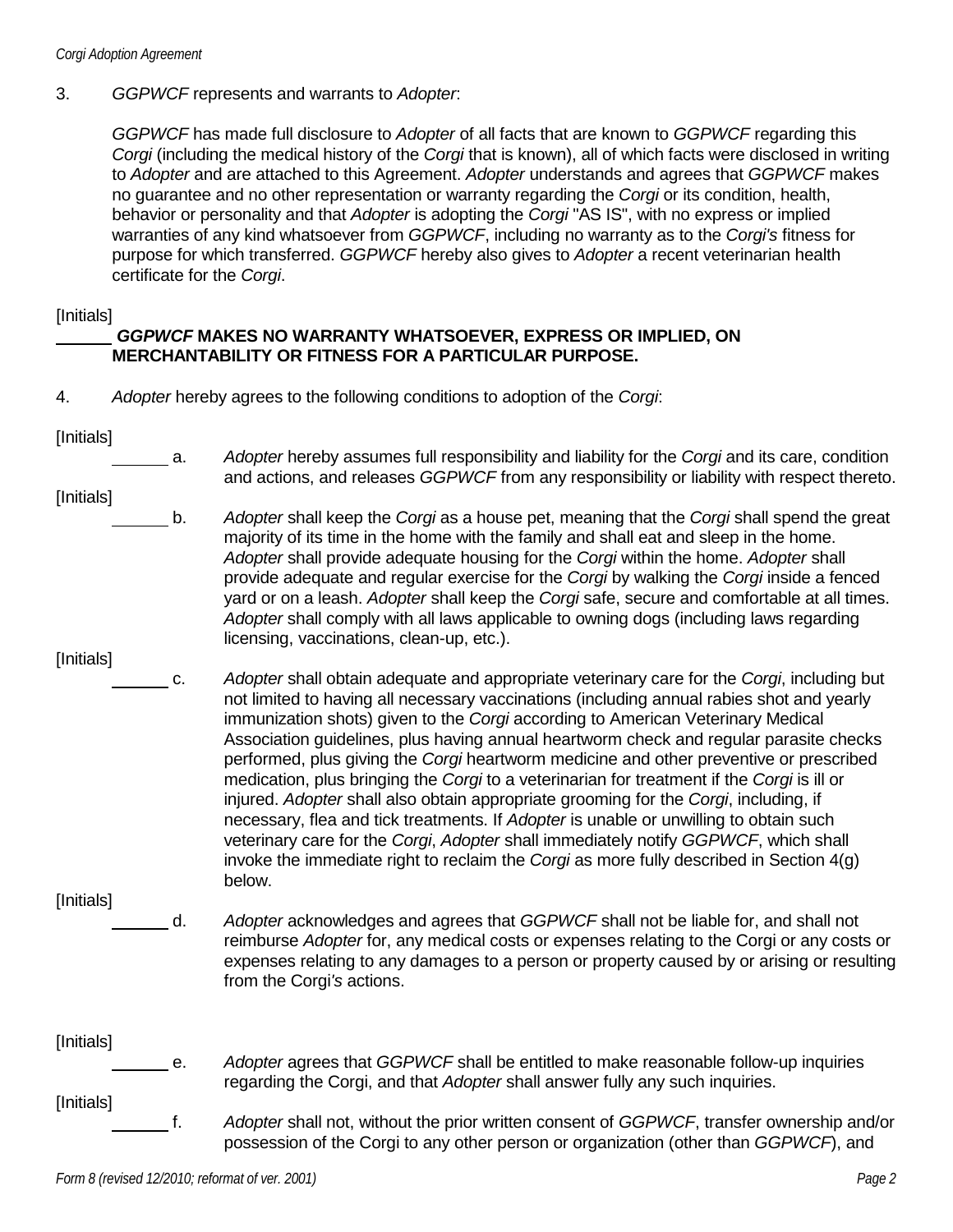shall not have the Corgi euthanized without the recommendation of a veterinarian for health reasons. *Adopter* shall contact *GGPWCF* at any time that the Corgi is having behavioral problems, and shall work with *GGPWCF* to remedy such problems. *Adopter* shall immediately return the Corgi to *GGPWCF*, at any time or under any circumstances that the *Adopter* no longer desires or is no longer able to keep or properly care for the Corgi. *GGPWCF* shall accept the return of the Corgi at any such time, but *GGPWCF* shall not be obligated to return any of the monetary donations given by *Adopter* to *GGPWCF*.

[Initials]

g. *Adopter* agrees that *GGPWCF* shall be entitled to repossess the Corgi, and thereafter to have all right and ownership in and to the Corgi, if any of the following events shall occur:

i. *Adopter* dies or is unable or unwilling to provide adequate care for the Corgi; or

ii. *Adopter* violates the terms and conditions of this Agreement in a manner that could, in *GGPWCF's* opinion, negatively impact the *Corgi's* health, safety or well-being; or

iii. *Adopter* breaches any of *Adopter's* representations or warranties contained in this Agreement or in the Application for Adoption, and the result or effect of any such breach could, in *GGPWCF s* opinion, negatively impact the Corgi*'s* health, safety or well-being.

If any of the above events occurs, *GGPWCF* shall have the right to reclaim the Corgi, shall have all rights and ownership of the Corgi, and shall be entitled to use any and all remedies available to *GGPWCF* under applicable law in order to achieve such reclamation of the Corgi. *Adopter* or a representative shall not transfer the Corgi to any other person or organization (including any animal shelter or humane society), but shall instead be required to transfer the Corgi to *GGPWCF* immediately. *Adopter* shall be responsible for returning the Corgi to *GGPWCF*, and for paying the cost of transporting the Corgi to *GGPWCF*. *Adopter* shall pay all costs and expenses (including reasonable attorneys' fees and other legal costs) incurred by *GGPWCF* in enforcing this Agreement. *Adopter* and *GGPWCF* agree that these provisions are necessary to maintain the health, safety and well-being of the Corgi, and are in the best interest of the Corgi because *GGPWCF* and its members are very knowledgeable of, and experienced in dealing with the Corgi*s* and are therefore is in the best position to locate another suitable home for the Corgi. The agreements of *Adopter* contained in this Section 4(g) (and any other Sections directly relating hereto) shall survive any termination of this Agreement.

### [Initials]

h. *Adopter* shall notify *GGPWCF* of any change of address or telephone number of *Adopter*, or if the Corgi is lost, stolen, and when the Corgi passes away.

[Initials]

5. *Adopter* hereby releases, indemnifies and holds harmless *GGPWCF* and its members, officers, directors, employees and agents from and against any and all loss, claims, damages, liability or expense (including reasonable attorneys' fees and other legal costs) of every nature imposed on, incurred by or asserted against any of them, whether direct, indirect or consequential, arising as a result of, or in any way relating to, the negligence or willful misconduct of *Adopter* or the actions of the Corgi or *Adopter's* failure to comply with the terms and provisions of this Agreement. This release and indemnification by *Adopter* shall survive any termination of this Agreement.

[Initials]

6. This Agreement shall become effective as of the date first set forth above and shall continue until the earliest to occur: the death of the Corgi, the return of the Corgi by *Adopter* to *GGPWCF*, or the repossession of the Corgi by *GGPWCF*, at which time this Agreement shall terminate, provided, that the agreements of *Adopter* contained in Sections 4(g) and 5 of this Agreement and any other related Sections shall survive any such termination.

[Initials]

7. Any changes or additional terms to this Agreement must be in writing and signed by both Adopter and *GGPWCF.*